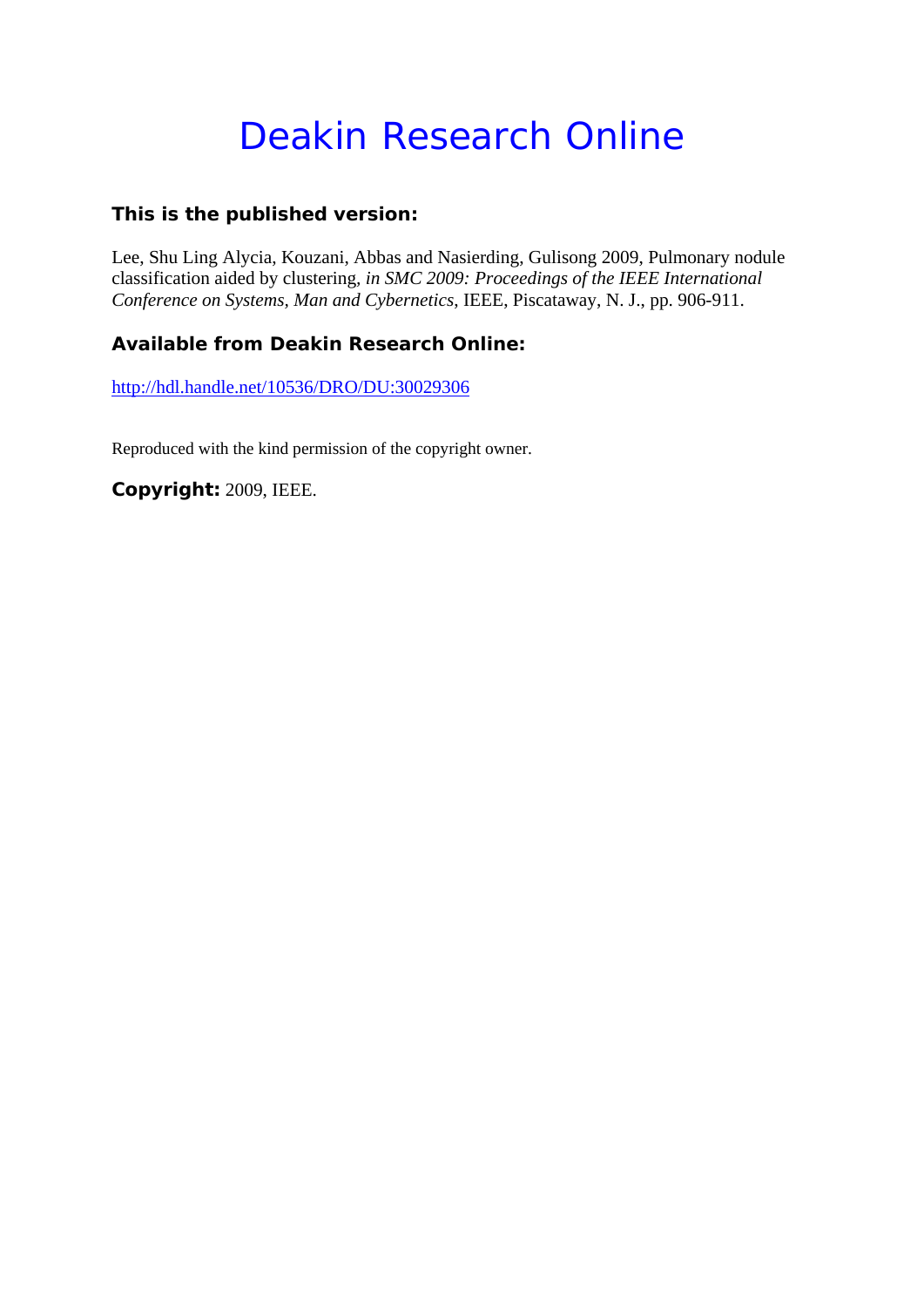## Pulmonary Nodule Classification Aided by Clustering

S.L.A. Lee, A.Z. Kouzani, and G. Nasierding School of Engineering Deakin University Waurn Ponds, VIC 3217, AUSTRALIA

*Abstract***—Lung nodules can be detected through examining CT scans. An automated lung nodule classification system is presented in this paper. The system employs random forests as its base classifier. A unique architecture for classification-aided-byclustering is presented. Four experiments are conducted to study the performance of the developed system. 5721 CT lung image slices from the LIDC database are employed in the experiments. According to the experimental results, the highest sensitivity of 97.92%, and specificity of 96.28% are achieved by the system. The results demonstrate that the system has improved the performances of its tested counterparts.** 

*Keywords—***classification aided by clustering, nodule, detection**

#### I. INTRODUCTION

Lung tissue abnormalities that are roughly spherical with round opacity and a diameter of up to 30 mm [1] are known as lung nodules. According to [2, 3], lung nodules are categorized into a number of groups including: juxta-vascular, well-circumscribed, pleural tail, and juxta-pleural. Currently, lung nodule can be diagnosed through lung imaging techniques. This includes chest radiography, computed tomography, and magnetic resonance imaging. In addition, bronchoscopy is used in medical imaging to confirm the abnormality findings in the three common imaging modalities.

Detection of lung nodules can be achieved through inspection of medical imaging scans. Recent studies, however, show that there may exist inter-reader variability in the detection of nodules by radiologists. Therefore, an automated detection system can provide preliminary nodule detection that may assist expert radiologists in their decision making. This automated system could improve the accuracy of lung nodule detection.

There are a number of existing systems that include a classification component. Li *et al.* [4] incorporated rule-based with composite feature to reduce the false positives. 117 scans from three different databases consisting of 153 nodules were included in the evaluation. An overall sensitivity of 86% with 6.6 FPs/scan was produced. The system used a dataset that had been obtained from the Japanese domain including only confirmed malignant and benign nodules which were usually larger than 30mm. It therefore created an artificial bias in predicting the sensitivity of the system. The false positive rate of this dataset was not included in the calculation. Severe diffuse disease images were excluded in the American datasets to avoid bias in estimation of false positives.

E.J. Hu

School of Mechanical Engineering Adelaide University North Terrace, Adelaide, SA 5005, AUSTRALIA

Combining fuzzy connectivity, originated by Udupa *et al.* [5], with adaptive contrast region growing was done by Dehmeshki *et al.* [6]. It identifies nodules of low and high contrast, juxta-pleural, and juxta-vascular. Fuzzy maps based rule was included to detect nodule attached to vessel which could not be dealt with the region growing. An initial result of 84% detection rate was accepted by radiologist and further 16% was obtained from alternative segmentation solutions. The issue with this method was that some manual intervention by expert radiologist was required if unsatisfactory results were produced initially.

Weighted multi-scale convergence index (WMCI) and fisher linear discriminant (FLD) were combined by Hardie *et al.* [7]. The system was evaluated on 154 chest radiographs from JRST database with 100 malignant and 54 benign nodules which result 78.1% sensitivity with 4 FPs/image. Also, a performance comparison between quadratic classifier and Gaussian Bayes linear classifier and FLD classifier was performed. The FLD's performance was superior to its studied counterparts.

Recently, ensemble classifiers [8] have emerged as a robust approach. It combines the decisions of multiple classifiers to form an integrated output. Pereira *et al.* [9] developed a multi-scale and multi-oriented filter bank used in a multi-layer perceptrons (MLP) to detect nodules. For 19 different classifiers in the MLP, the mean of 77.71% sensitivity and 87.18% specificity on the 154 nodules images were recorded. Recently, Ochs *et al.* [10] applied voxel-byvoxel classification method for airways, fissures, nodules, and vessels from CT images. AdaBoost algorithm was chosen to train and test 29 scans from the Lung Imaging Database Consortium (LIDC) database [11]. For nodule classification, the area under the receiver operating curve (ROC), known as Az value, recorded as 0.945. Based on the literature, it seems that there is still room for improving the performance of lung nodule classification. One technique that could be used to improve image classification is through clustering [12] approach.

#### II. CLASSIFICATION-AIDED-BY-CLUSTERING

Clustering [13] is an unsupervised learning algorithm in which no labeled data is provided in the learning phase. The goal of clustering is to group objects of similar set of finite unlabelled data belonging to the same cluster when a fixed number of clusters are given. Previously, classification aided by clustering has been applied across various research areas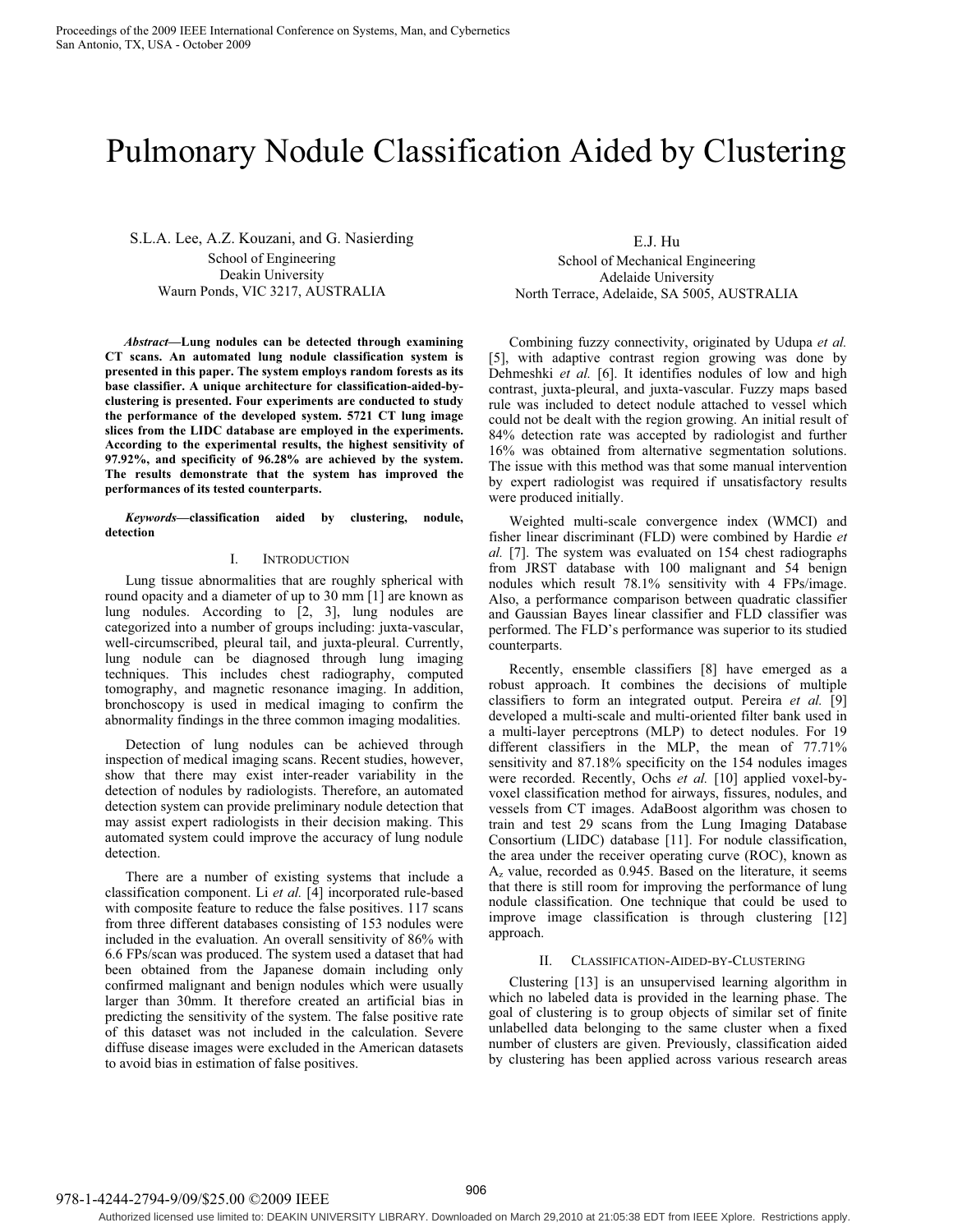including protein [14], medical [15], and remote sensing [16]. It has proven to improve the classification accuracies in those research areas.

For urban land use/cover mappings, Lo and Choi [17] described a system which incorporated Iterative Self-Organizing Data Analysis Techniques (ISODATA) clustering algorithm with supervised fuzzy classification. The datasets was clustered into 60 classes by ISODATA and a homogenous cluster that consists of specific land use/cover are labelled and retained. The inhomogeneous clusters with mixed pixels characteristics are fed to the fuzzy classifier for further classification. The combination of ISODATA and fuzzy classification achieved 91.5% accuracy where single fuzzy classification achieved only 77.75%. Fig. 1 shows the block diagram description of the fuzzy classification enhanced by ISODATA clustering.



Figure 1. Fuzzy classification enhanced by ISODATA clustering [17].

For lung nodule classification-aided-by-clustering (CAC), Kawata *et al.* [18] proposed a linear discriminant classification boosted by k-means clustering using malignant and benign pulmonary nodules datasets based on topological histogram features. The  $A<sub>z</sub>$  value under the ROC curve of the hybrid approach was recorded to be higher than that of the single linear discriminant classifier. Fig. 2 displays the block diagram description of this system.

Gurcan *et al.* [19] used curvature analysis and candidate detection scheme using k-means clustering, rule-based followed by LDA which reported to reduce the false positive rate. 1454 image slices from 34 patients consisting of 63 nodules were utilised in the study, and rule based classifier produced 84% sensitivity with 5.48 FPs/slice. When LDA was applied after rule-based, the false positive rate falls to 1.74 per slice for the same sensitivity.

Based on the reviewed literature, the CAC method has demonstrated an ability to improve the classification accuracy. In the next section, the random forest (RF) aided by expectation maximization (EM) clustering combination is employed to the lung nodule dataset.

#### III. PROPOSED RANDOM FOREST CLASSIFICATION AIDED BY EM CLUSTERING

Clustering-based classification approach can be implemented in a number of ways. Depending on the architecture used, varying performance outcomes could be achieved. As reported above, very few attempts have been made to apply clustering-based classification to lung nodule classification. In this section, the author proposes a unique architecture for random forests (RF) based CAC for lung nodule classification. Fig. 3 illustrates the proposed architecture including training and test stages. In the training stage, the nodule and non-nodule parts of the training set are merged and the entire data is clustered into *M* clusters. This is done to fully take advantage of the similarity among features of nodule and non-nodule instances. Each cluster is then divided into two groups: nodule (N) and non-nodule (NN) instances. Using the original labels of the training set instances, *M* clusters are formed named cluster 1, cluster 2 … cluster M that includes *N1, N2, …NM,* and *NN1, NN2, …, NNM* instances, respectively. *M* classifiers are trained consisting of *N1, N2, …NM,* and *NN1, NN2, …, NNM* classes, accordingly. In the

test stage, on the other hand, the test set instances are presented to the developed cluster model in order to determine which classifier is used to test the instance. *M* is selected as 2 due to the fact that our lung nodule dataset is not a very large and balanced (nodule/non-nodule ratio) dataset.



Figure 2. Block diagram of the malignant and benign classification aided by kmeans clustering [18].

5721 lung images were obtained from the LIDC database. All images were of the size 512×512. A converter that uses the information in the XML file and extracts out the nodule regions from the lung images was developed. For nodule patterns that could fit within a  $30 \times 30$  region, we extracted from the image such a region surrounding the nodule pattern. On the other hand, for nodule patterns that could not fit within a  $30 \times 30$ region, we extracted the entire nodule pattern first, and then resized the extracted pattern into a 30×30 region. In total, we created 1203 30×30 nodule files. In addition, we developed a program that searched through all 5721 image files and randomly captured 1203 30×30 regions that did not contain any nodule patterns. Thus, we formed a two-class dataset consisting of 1203 30×30 nodule and 1203 30×30 non-nodule patterns. The details of the experimental procedure of our work can be found in [20].

The performance of the RF classifier was compared against that of the SVM and DT classifiers. With regard to the random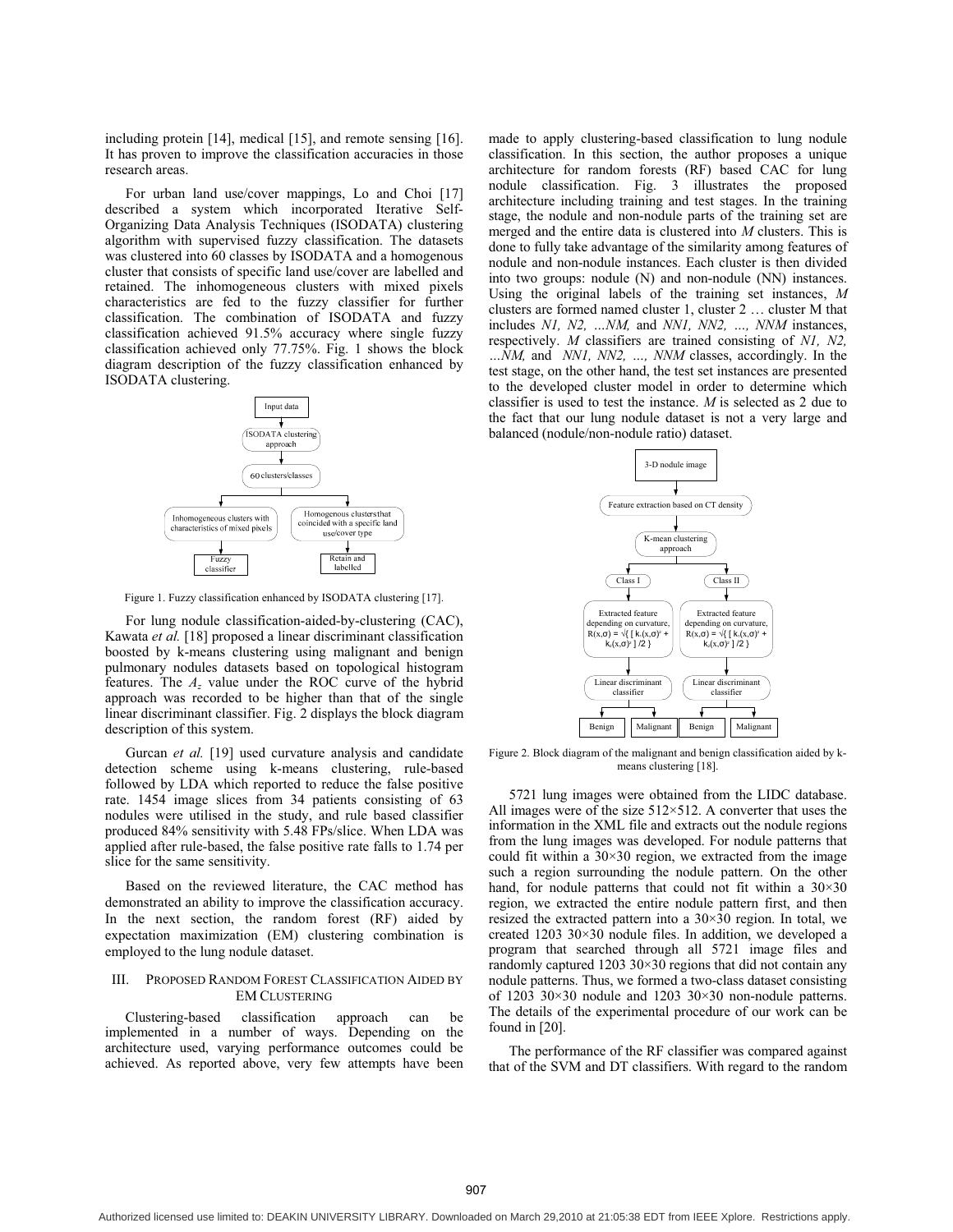forest classifier, (i) different number of trees to grow, and (ii) different number of variables that are randomly sampled as candidates at each split were explored. Concerning the SVM classifier, we used the SVM with the radial basis function (RBF) kernel. For the SVM, we varied (i) cost, and (ii) gamma,  $\gamma$ , parameters. For DT, (i) pruning confidence parameter, and (ii) setting minimum number of instances per leaf were investigated.



Figure 3. Architecture of the proposed classification-aided-by-clustering method.

Four experiments were conducted: 20-80/fixed, 50- 50/fixed, 80-20/fixed, and 50-50/varied. For the first three experiments, the parameters for each classifier were fixed based on the consistency of the classifiers' performance (see Table I). On the other hand, for the forth experiment with 50% training and 50% test data, the parameters of the three classifiers were varied (see Table II). Note that the DT function will execute if the pruning confidence parameter lies between 0 (zeros) to 1 (one). In each experiment, the following parameters are calculated and presented: true positive rate or sensitivity (TPR), false positive rate (FPR), specificity (SPC), and accuracy (ACC).

The CAC approach merged the training nodule and nonnodule patterns into entity. The parameters used in expectation maximization (EM) are as follows.

- Maximum iterations: 100
- Minimum standard deviation :  $1 \times 10^{-6}$
- Number of clusters: 2
- Seed: 100

The non-cluster based classification was compared against the CAC.

| TABLE I. | <b>FIXED CLASSIFIER PARAMETERS</b> |  |
|----------|------------------------------------|--|
|          |                                    |  |

| <b>Random Forests</b>   | <b>Support Vector</b><br>Machine |                     |
|-------------------------|----------------------------------|---------------------|
| No-of-trees-grown: 25   | Cost: $2^{4.5}$                  | Pruning confidence: |
| No-of-variables-at-each | $\gamma$ : 2 <sup>-29</sup>      | 0.25                |
| split: $100$            |                                  | Instances/leaf: 2   |

TABLE II. VARIED CLASSIFIER PARAMETERS

| <b>Random Forests</b>                                                            | <b>Support Vector</b><br>Machine                                   | <b>Decision Tree</b>                                                 |
|----------------------------------------------------------------------------------|--------------------------------------------------------------------|----------------------------------------------------------------------|
| No-of-trees-grown: 5 to<br>100<br>No-of-variables-at-each<br>split: $5$ to $100$ | Cost: $2^1$ to $2^{20.5}$<br>$\gamma$ : 2 $^{-35}$ to 2 $^{-15.5}$ | Pruning confidence:<br>$0.1$ to $0.95$<br>Instances/leaf: 1 to<br>18 |

#### *A. Experiment I: 20-80/Fixed*

In this experiment, 20% (240 nodules and 242 non-nodule patterns) of the images of the available dataset were used to form the training set, and the other 80% (963 nodules and 961 non-nodule patterns), of the images were used to form the test set. Table III and Table IV presented the result for non-cluster based classification and CAC.

TABLE III. NON-CLUSTER BASED CLASSIFIERS PERFORMANCE

| <b>Classifier</b>            | TPR   | <b>FPR</b> | <b>SPC</b> | ACC   | Execution<br>Time (sec) |
|------------------------------|-------|------------|------------|-------|-------------------------|
| Decision<br>Tree             | 90.55 | 13.01      | 86.99      | 88.77 | 10.43                   |
| Support<br>Vector<br>Machine | 90.55 | 10.82      | 89.18      | 89.86 | 725                     |
| Random<br>Forests            | 94.50 | 11.55      | 88.45      | 91.48 | 6.97                    |

TABLE IV. CLASSIFIERS AIDED BY EM CLUSTERING PERFORMANCE

| <b>Classifier</b>            | TPR   | <b>FPR</b> | <b>SPC</b> | <b>ACC</b> | Execution<br>Time (sec) |
|------------------------------|-------|------------|------------|------------|-------------------------|
| Decision<br>Tree             | 92.42 | 14.36      | 85.64      | 89.03      | 120.31                  |
| Support<br>Vector<br>Machine | 91.17 | 11.24      | 88.76      | 89.97      | 115.22                  |
| Random<br>Forests            | 95.85 | 10.93      | 89.07      | 92.46      | 119.87                  |

#### *B. Experiment II: 50-50/Fixed*

In this experiment, 50% (601 nodules and 602 non-nodule patterns) of the images of the available dataset were used to form the training set, and the other 50% (602 nodules and 601 non-nodule patterns) of the images were used to form the test set. Table V and Table VI presented the result for non-cluster based classification and CAC.

TABLE V. NON-CLUSTER BASED CLASSIFIERS PERFORMANCE

| <b>Classifier</b>            | TPR   | <b>FPR</b> | <b>SPC</b> | ACC   | Execution<br>Time (sec) |
|------------------------------|-------|------------|------------|-------|-------------------------|
| Decision<br>Tree             | 90.70 | 8.99       | 91.01      | 90.86 | 15.29                   |
| Support<br>Vector<br>Machine | 89.70 | 5.66       | 94.34      | 92.01 | 10.86                   |
| Random<br>Forests            | 94.68 | 5.99       | 94.01      | 94.34 | 9.05                    |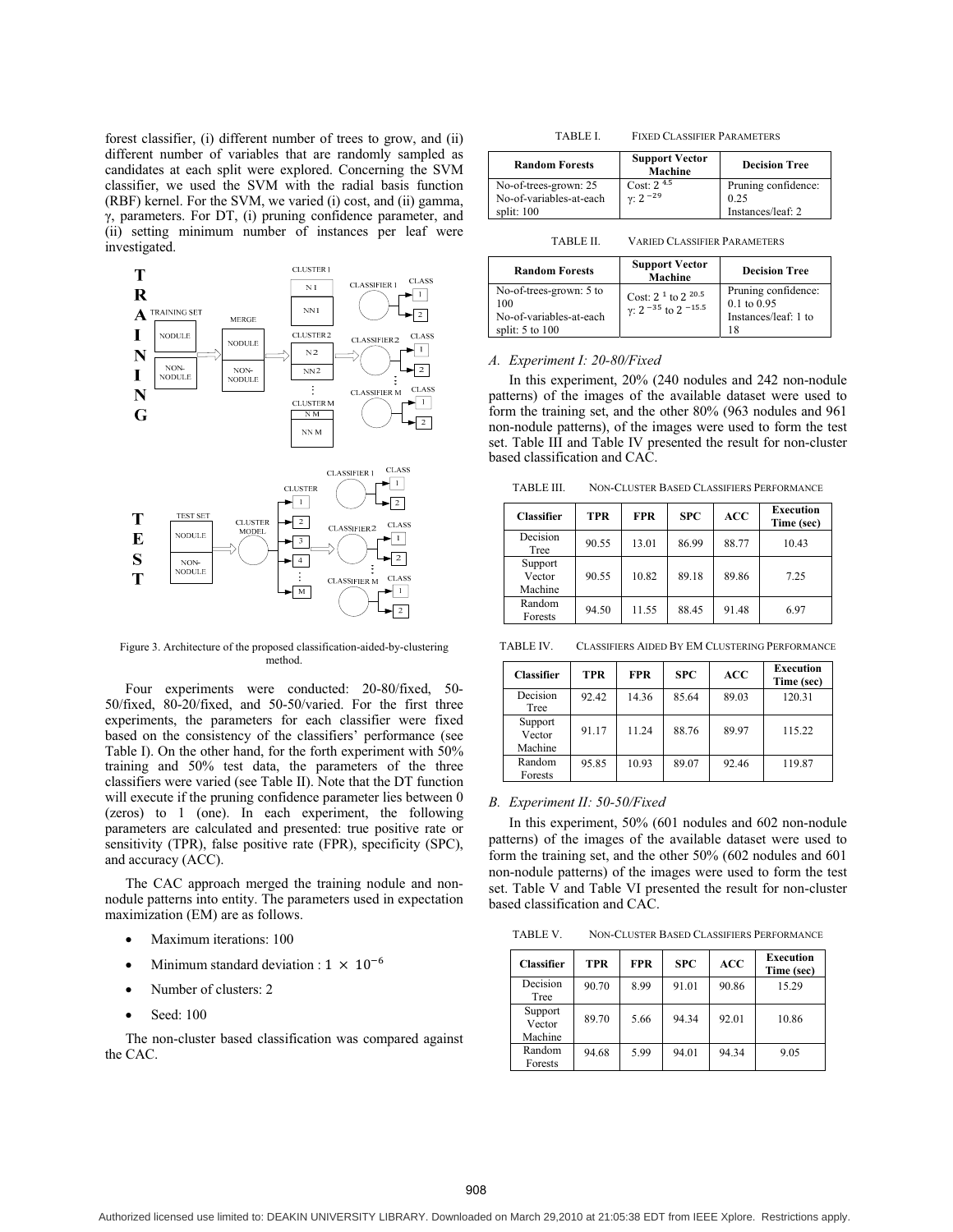| <b>Classifier</b>            | <b>TPR</b> | <b>FPR</b> | <b>SPC</b> | <b>ACC</b> | Execution<br>Time (sec) |
|------------------------------|------------|------------|------------|------------|-------------------------|
| Decision<br>Tree             | 92.86      | 7.99       | 92.01      | 92.44      | 187.96                  |
| Support<br>Vector<br>Machine | 90.53      | 5.16       | 94.84      | 92.68      | 178.64                  |
| Random<br>Forests            | 95.51      | 5.49       | 94.51      | 95.01      | 180.48                  |

TABLE VI. CLASSIFIERS AIDED BY EM CLUSTERING PERFORMANCE

#### *C. Experiment III: 80-20/Fixed*

In this experiment, 80% (963 nodules and 961 non-nodule patterns) of the images of the available dataset were used to form the training set, and the other 20% (240 nodules and 242 non-nodule patterns) of the images were used to form the test set. Table VII and Table VIII presented the result for noncluster based classification and CAC.

TABLE VII. NON-CLUSTER BASED CLASSIFIERS PERFORMANCE

| <b>Classifier</b>            | <b>TPR</b> | <b>FPR</b> | <b>SPC</b> | ACC   | Execution<br>Time (sec) |
|------------------------------|------------|------------|------------|-------|-------------------------|
| Decision<br>Tree             | 91.67      | 9.92       | 90.08      | 90.87 | 65.68                   |
| Support<br>Vector<br>Machine | 90.00      | 4.96       | 95.04      | 92.53 | 41.27                   |
| Random<br>Forests            | 95.00      | 3.72       | 96.28      | 95.64 | 45.42                   |

TABLE VIII. CLASSIFIERS AIDED BY EM CLUSTERING PERFORMANCE

| <b>Classifier</b>            | <b>TPR</b> | <b>FPR</b> | <b>SPC</b> | ACC   | <b>Execution</b><br>Time (sec) |
|------------------------------|------------|------------|------------|-------|--------------------------------|
| Decision<br>Tree             | 94.17      | 7.02       | 92.98      | 93.57 | 240.95                         |
| Support<br>Vector<br>Machine | 92.50      | 2.89       | 97.11      | 94.81 | 217.79                         |
| Random<br>Forests            | 97.92      | 3.72       | 96.28      | 97.10 | 221.38                         |

#### *D. Experiment IV:50-50/Varied*

To further improve the classification accuracy, sensitivity, and specificity, the classifier parameters were varied (refer to Table II) within key allowable ranges to obtain the best parameters that improve the results. This experiment used the same data set as described in Experiment II: 50-50/Fixed. Table IX and X present the best results achieved for the noncluster based classification and CAC.

TABLE IX. NON-CLUSTER BASED CLASSIFIERS BEST PERFORMANCE

| <b>Classifier</b> | <b>TPR</b> | <b>FPR</b> | <b>SPC</b> | ACC   | Execution<br>Time (sec) |
|-------------------|------------|------------|------------|-------|-------------------------|
| Decision<br>Tree  | 92.52      | 8.99       | 91.01      | 91.77 | 24.35                   |
| Support           | 94.02      | 5.16       | 94.84      | 94.43 | 12.78                   |
| Vector<br>Machine | 94.35      | 5.49       | 94.51      |       |                         |
| Random            | 96.01      | 5.16       | 94.84      | 95.43 | 10.13                   |
| Forests           | 95.51      | 4.66       | 95.34      |       |                         |

TABLE X. CLASSIFIERS AIDED BY EM CLUSTERING BEST **PERFORMANCE** 

| <b>Classifier</b>            | TPR   | <b>FPR</b> | <b>SPC</b> | ACC   | Execution<br>Time (sec) |
|------------------------------|-------|------------|------------|-------|-------------------------|
| Decision<br>Tree             | 94.52 | 7.32       | 92.68      | 93.60 | 189.11                  |
| Support<br>Vector<br>Machine | 94.68 | 4.99       | 95.01      | 94.84 | 173.54                  |
| Random<br>Forests            | 96.84 | 4.66       | 95.34      | 96.09 | 179.89                  |

#### IV. DISCUSSIONS

The motivation of this study was to explore the techniques that can improve lung nodule classification performance. The author proposed to employ the classification-aided-byclustering approach incorporating ensemble base learner. The experiments were trained and tested on an Intel Xeon CPU 5130 @ 2.00GHz on-board of a Dell Precision Workstation 490. In addition, the total average execution time of both the training and the test operations were recorded.

Three experiments (20-80/Fixed, 50-50/Fixed, and 80- 20/Fixed) were carried out on the non-cluster based classifier, each using a different set of training and test datasets. The RF, the SVM, and the DT were trained and tested in the three experiments using different data sizes to examine the influence of the training and test dataset size on the performance of the systems.

Comparing Table III, V and VII, the results demonstrate that the non-CAC based RF performs better than the non-CAC based SVM as well as the DT in all experiments. The best result was obtained where 80% of the images were used in the training, and the remaining 20% employed in the testing. The highest classification accuracy of 95.64%, sensitivity of 95.00%, specificity of 96.28%, and false positive rate of only 3.72% were produced by the non-CAC based RF where the training set contained 80% of images and the test set consisted of the remaining 20%. The highest classification accuracy achieved by the tested non-CAC based SVM and the DT classifiers were 92.53% and 90.87% for the same training and test sets, respectively.

By comparing the execution time in each experiment, the non-CAC based DT recorded the highest execution time in all experiments. The non-CAC based RF classifier recorded the lowest execution time for 20-80 and 50-50 dataset sizes. For the overall execution time, non-CAC based SVM classifier recorded 59.38 seconds, which was slightly less than RF of 61.44 seconds for the three experiments.

For the forth experiment (50-50/varied), the parameters of the non-cluster based classifiers were varied to improve the classifier's accuracy, sensitivity, and specificity. As shown in Table IX, the RF classifier recorded 95.43% accuracy where the best trees and variables were 65 and 65, and 65 and 90 respectively. An improvement of 1.17% was achieved from the previous non-varying parameter of 100 trees and 25 variables. For the SVM classifier, the accuracy of 94.43% was recorded with an increment of 1.91% compared to the previous parameter where cost, and  $\gamma$ , is set to  $2^{4.5}$ , and  $2^{-29}$ ,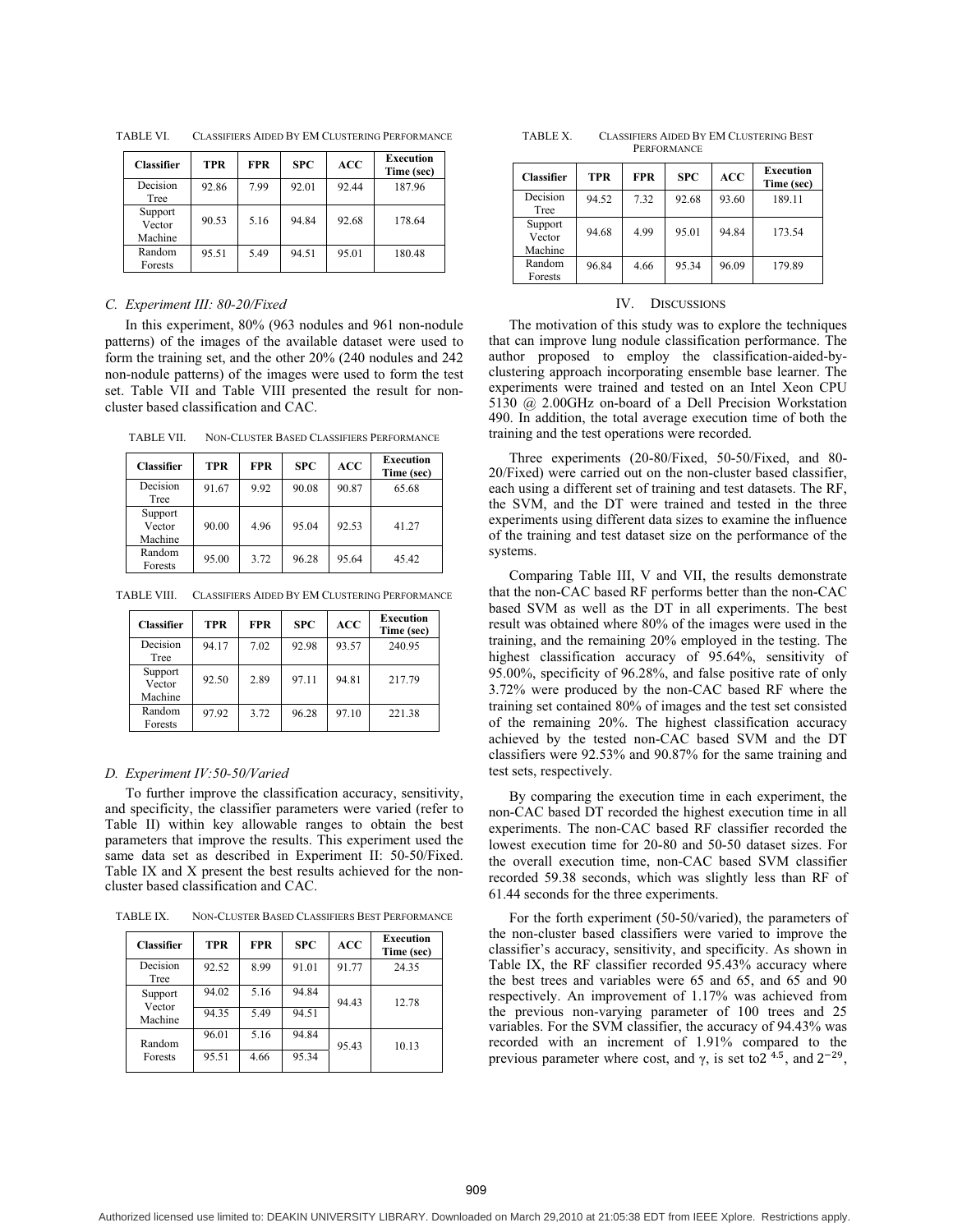respectively. The best parameters are cost,  $2^2$ ,  $\gamma$ ,  $2^{-26}$ , and cost,  $2^{2.5}$ ,  $\gamma$ ,  $2^{-26}$ . The DT base classifier only attained an improvement of  $0.91\%$  comparing to  $91.77\%$  accuracy previously acquired with confidence, 0.25, and instance per leaf, 2. The best parameters for decision trees were 0.10 for cost, and 4 for instance per leaf, respectively. The RF has shown to be an accurate classifier as it performs well for the lung nodule classification.

Further improvement for the performance of lung nodule classification is done by incorporating CAC. The proposed RF CAC was compared to SVM and DT CAC EMs using the author devised architecture (see Table IV, VI, VIII, and X). In this architecture, the randomly selected nodule and non-nodule training patterns were merged before performing the EM clustering. After clustering, the number of instances in each cluster is examined. The results reveal that the two-cluster approach is preferable because the number of instances in some clusters for the three-cluster approach were insufficient. Therefore, the two-cluster approach was used in the experiments. After identifying the nodule and non-nodule patterns in each cluster, the classifiers were trained for each cluster. The test nodule and non-nodule patterns which were not included in the training phase were merged, and then tested. The resultant data in each cluster was presented to the relevant classifier's model.

For the three CAC experiments, the highest classification accuracy was achieved by the RF CAC EM of 97.10% with 80-20 dataset size. The SVM and the DT CAC EMs only achieved 94.81% and 93.57% accuracy on the same dataset size. Comparing the execution times, SVM CAC EM results the lowest execution time for all the three dataset sizes with an average of 170.55 seconds. The execution time of RF CAC for the three different dataset sizes was slightly more than the SVM-based classifier with an average of 173.71 seconds

For the forth CAC experiment, variation of parameters was employed (see Table II). Fig. 4 and Fig. 5Figure 5 illustrate that RF CAC gives the best classification accuracy of 96.09% for 21 trees and 85 variables , followed by SVM based CAC of 94.84% for cost =  $2^5$  and  $\gamma = 2^{-27}$ , and DT based CAC of 93.6% for pruning confidence = 0.25 and instances/leaf = 9. It is believed that the accuracy in Experiment III could be further improved by varying the classifier parameters.

The randomly selected 50-50 train and test data size were utilized in this experiment to calculate the  $A<sub>z</sub>$  value. Comparing the non-CAC RF, SVM, and DT against RF, SVM, and DT CACs, the highest  $A_z$  value of 0.9735 was achieved by RF CAC (see Fig. 6). The DT CAC has improved the  $A_z$  value from 0.9343 compared with  $A_z = 0.9194$ . Overall, the CAC performs better than non-CAC. Among the CAC based methods, the RF CAC performs better.

#### V. CONCLUSION

A classification approach was implemented for lung nodule detection. For the non-CAC experiments, random forests based classifier performs better than support vector machine and decision tree. Random forests based CAC

recorded the highest accuracy of 97.10% with a total average execution time of 173.71 seconds. The two other counterparts only achieved an accuracy of 93.57% and 94.81% for the same training and test sets. A maximum accuracy improvement of 2.70% was achieved by the CAC over non-CAC. It can be concluded that the random forests based CAC proved to perform well for the lung nodule classification problem.



Figure 4. Classification accuracies for the DT and SVM CACs for varying classifier parameters.